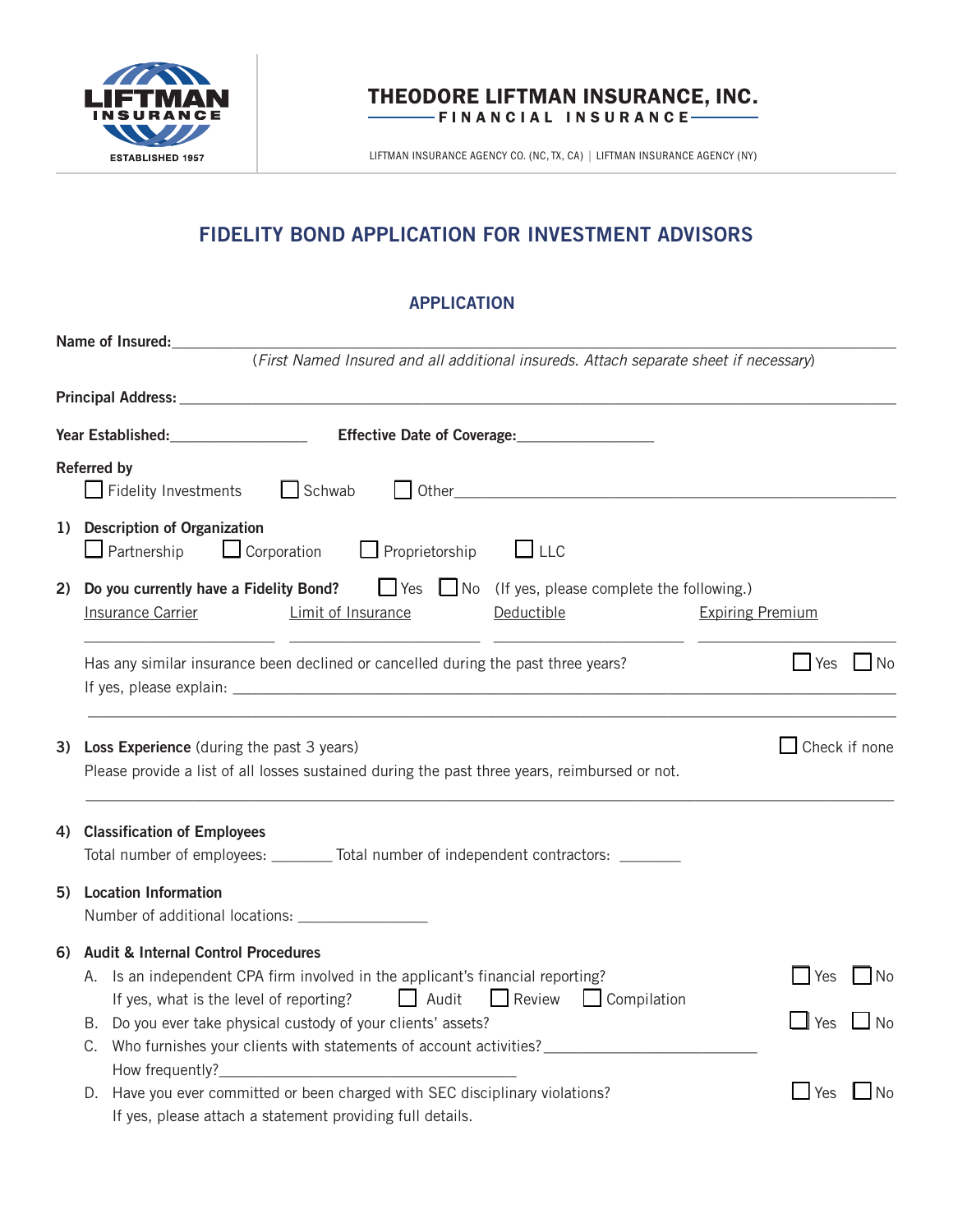|  |                     | E. Are bank accounts reconciled by someone not authorized to deposit or withdraw?                                         | $\blacksquare$ Yes   | l No                                                                                                |
|--|---------------------|---------------------------------------------------------------------------------------------------------------------------|----------------------|-----------------------------------------------------------------------------------------------------|
|  | F.                  | Is countersignature of checks required?                                                                                   | $\Box$ Yes           | $\blacksquare$ $\blacksquare$ $\blacksquare$                                                        |
|  |                     |                                                                                                                           |                      |                                                                                                     |
|  |                     |                                                                                                                           |                      |                                                                                                     |
|  |                     | G. Have there been any changes to ownership or management within the past three years?                                    | Yes                  | <b>No</b>                                                                                           |
|  |                     | H. Are internal controls systems designed so that no employee can control a process from                                  |                      |                                                                                                     |
|  |                     | beginning to end (e.g. request a check, approve a voucher and sign it)?                                                   | <b>Yes</b>           | No.                                                                                                 |
|  |                     |                                                                                                                           |                      |                                                                                                     |
|  |                     | 7) Pre-employment Screening (conducted prior to hiring in all business units)                                             |                      |                                                                                                     |
|  | А.                  | Do you perform criminal background checks?                                                                                | Yes                  | <b>No</b>                                                                                           |
|  | Β                   | Do you perform reference checks that include prior employers of the past five years?                                      | Yes                  | $\Box$ No                                                                                           |
|  | 8) Payroll Controls |                                                                                                                           |                      |                                                                                                     |
|  |                     | A. Do you outsource your payroll function?<br>B. Are management policies and computer system controls in place to prevent | Yes                  | $\Box$ No                                                                                           |
|  |                     | persons who approve new hires from adding them into the payroll?                                                          | $\Box$ Yes $\Box$ No |                                                                                                     |
|  |                     | 9) Purchasing                                                                                                             |                      |                                                                                                     |
|  |                     | A. Is an authorized vendor list used and updated at least annually?                                                       | <b>Yes</b>           | $\overline{\phantom{a}}$ $\overline{\phantom{a}}$ $\overline{\phantom{a}}$ $\overline{\phantom{a}}$ |
|  |                     | B. Are procedures in place to verify the existence and ownership of all new vendors                                       |                      |                                                                                                     |
|  |                     | prior to adding them to the authorized vendor list?                                                                       | $\Box$ Yes           | $\Box$ No                                                                                           |
|  |                     | 10) Computer & Funds Transfer Controls                                                                                    |                      |                                                                                                     |
|  |                     | A. Is there a software security system in place to detect fraudulent computer usage                                       |                      |                                                                                                     |
|  |                     | by employees or outsiders?                                                                                                | Yes                  | <b>No</b>                                                                                           |
|  |                     | B. Are passwords and access codes changed at regular intervals and when users are terminated                              | Yes                  | No                                                                                                  |
|  |                     | C. Is there a written policy regarding wire transfers?                                                                    | Yes                  | No                                                                                                  |
|  |                     | 11) Fraudulent Transfer Instructions                                                                                      |                      |                                                                                                     |
|  |                     | A. Do you have written and documented procedures which are provided to your employees,                                    |                      |                                                                                                     |
|  |                     | whereby your employees that process wire transfers are to never process an internal request:                              |                      |                                                                                                     |
|  |                     | 1. Unless the request comes from someone with documented authority and within<br>their established dollar threshold? and  | $\Box$ Yes           |                                                                                                     |
|  |                     | 2. Without first validating the request with a call back to the requestor (inclusive of                                   |                      | $\blacksquare$ No                                                                                   |
|  |                     | any owner) at a pre-determined work phone number?                                                                         | $\Box$ Yes $\Box$ No |                                                                                                     |
|  |                     | If "No" to either of the above, please explain your procedures for authenticating an internal                             |                      |                                                                                                     |
|  |                     |                                                                                                                           |                      |                                                                                                     |
|  |                     |                                                                                                                           |                      |                                                                                                     |
|  |                     | B. Do you provide social engineering training on at least an annual basis to employees that                               |                      |                                                                                                     |
|  |                     | have wire transfer or accounts payable authority that educates them on:                                                   |                      |                                                                                                     |
|  |                     | 1. How to detect and identify social engineering scams where a fraudulent email or phone                                  |                      |                                                                                                     |
|  |                     | call from a purported vendor or client is received, requesting their vendor or client bank                                |                      |                                                                                                     |
|  |                     | account information be changed?                                                                                           | $\Box$ Yes           | No                                                                                                  |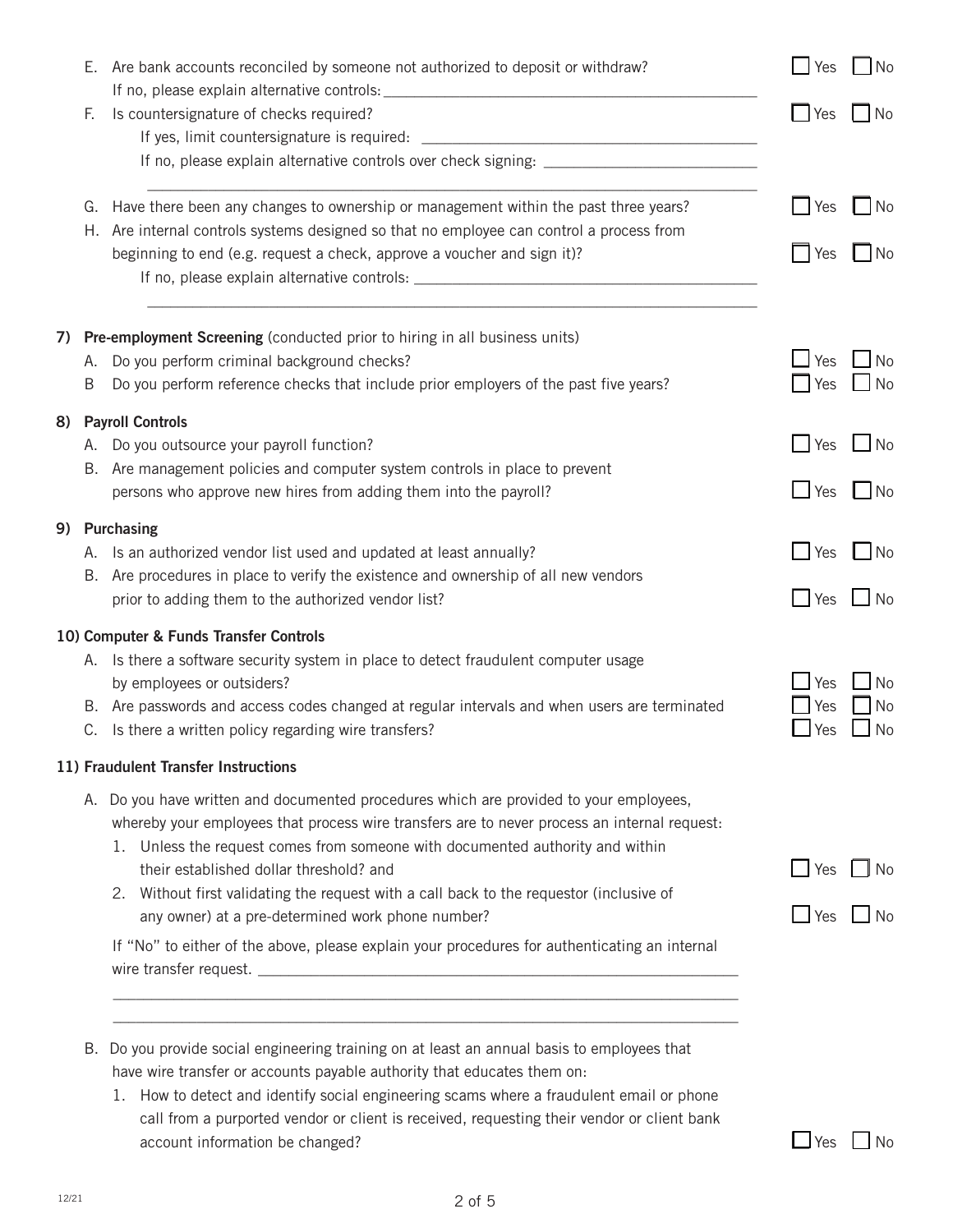|    | How to detect and identify social engineering scams where a fraudulent email or<br>2.<br>phone call from a purported owner or employee of yours is received, requesting<br>a wire transfer be made on their behalf?                                                                                                                                                                                                                                                      | l Yes                                | $\blacksquare$ No                                   |
|----|--------------------------------------------------------------------------------------------------------------------------------------------------------------------------------------------------------------------------------------------------------------------------------------------------------------------------------------------------------------------------------------------------------------------------------------------------------------------------|--------------------------------------|-----------------------------------------------------|
|    | If "No", what kind of training do you provide to help them identify these types of fraudulent                                                                                                                                                                                                                                                                                                                                                                            |                                      |                                                     |
| C. | Do you authenticate all requested changes to client information (such as bank<br>account, routing number, contact information) with a phone call to an authorized<br>representative of the client at a phone number provided at the time of contracting?                                                                                                                                                                                                                 | $\mathsf{I}$ Yes                     | N <sub>0</sub>                                      |
|    | D. Do you have a written policy regarding wire transfers from clients' accounts?                                                                                                                                                                                                                                                                                                                                                                                         | $\Box$ Yes                           | No                                                  |
| Е. | Have approval authorities been established in writing and are they current?                                                                                                                                                                                                                                                                                                                                                                                              | $\Box$ Yes                           | $\blacksquare$ No                                   |
| E. | Has separation been established between the individuals responsible for approving<br>and processing wire transfers?                                                                                                                                                                                                                                                                                                                                                      | $\Box$ Yes                           | $\blacksquare$ No                                   |
|    | G. Do you accept funds transfer instructions from clients or customers over the telephone,<br>email, text message or similar method of communication?                                                                                                                                                                                                                                                                                                                    | $\blacksquare$ Yes                   | $\blacksquare$ No                                   |
|    | If "Yes" do you have written and documented procedures in place which are provided to your<br>employees and which require employees to authenticate such instructions? (Check all that apply):<br>By calling the customer or client at a predetermined phone number?<br>1.<br>By sending a text message to a predetermined number?<br>2.<br>By requiring a secret code or other method of identification known only to the<br>3.<br>customer/client to confirm identity? | $\blacksquare$ Yes<br>Yes<br>$ $ Yes | $\blacksquare$ No<br>$\Box$ No<br>$\blacksquare$ No |
|    | If "No" to all of the above, please explain how you authenticate funds transfer instructions                                                                                                                                                                                                                                                                                                                                                                             |                                      |                                                     |
| H. | Do you require that all instructions are received by an employee specifically<br>authorized to receive and act upon such instructions?                                                                                                                                                                                                                                                                                                                                   | <b>Yes</b>                           | No                                                  |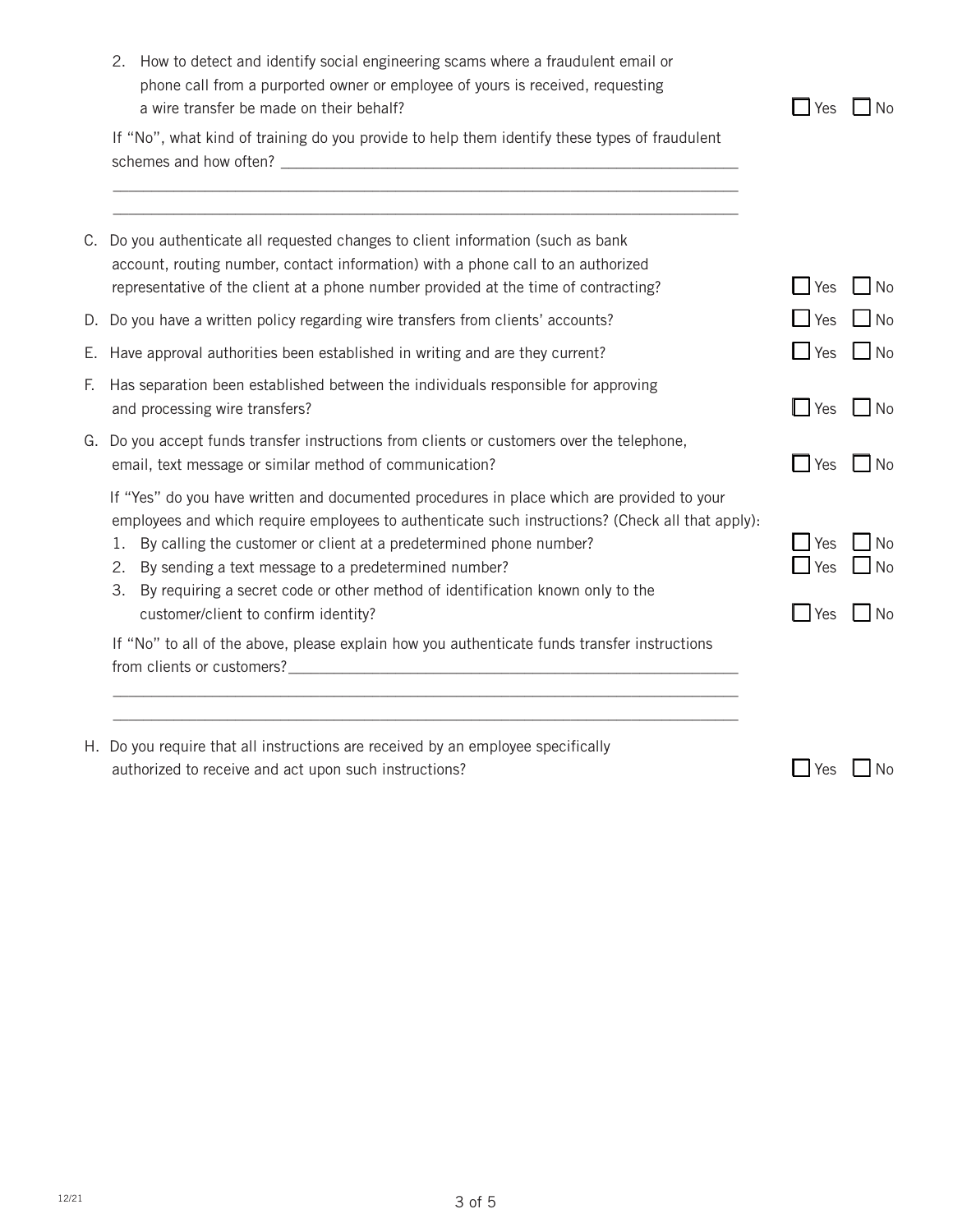It is understood that the first premium upon the Policy applied for, and subsequent premiums thereon, are due at the beginning of each premium period, that the Underwriter is entitled to additional premiums because of any unusual increase in the number of Employees or Premises and that the Applicant agrees to pay all such premiums promptly. The Employees of the Applicant have all, to the best of the Applicant's knowledge and belief, while in the service of the Applicant always performed their respective duties honestly. There has never come to its notice or knowledge any information which in the judgment of the Applicant indicates that any of the said Employees are dishonest. Such knowledge as any officer signing for the Applicant may now have in respect to his own personal acts or conduct unknown to the Applicant, is not imputable to the Applicant.

**KENTUCKY FRAUD WARNING:** Any person who knowingly and with intent to defraud any insurance company or other person files an application for insurance containing any materially false information or conceals for the purpose of misleading, information concerning any fact material thereto commits a fraudulent insurance act, which is a crime.

 $\_$  , and the set of the set of the set of the set of the set of the set of the set of the set of the set of the set of the set of the set of the set of the set of the set of the set of the set of the set of the set of th

**MINNESOTA FRAUD WARNING:** A person who submits an application or files a claim with intent to defraud or helps commit a fraud against an insurer is guilty of a crime.

**NEW JERSEY FRAUD WARNING:** Any person who includes any false or misleading information on an application for an insurance policy is subject to criminal and civil penalties.

**NEW YORK FRAUD WARNING:** Any person who knowingly and with intent to defraud any insurance company or other person files an application for insurance or statement of claim containing any materially false information, or conceals for the purpose of misleading, information concerning any fact material thereto, commits a fraudulent insurance act, which is a crime, and shall also be subject to a civil penalty not to exceed five thousand dollars and the stated value of the claim for each such violation.

**OHIO FRAUD WARNING:** Any person who, with intent to defraud or knowing that he is facilitating a fraud against an insurer, submits an application or files a claim containing a false or deceptive statement is guilty of insurance fraud.

**PENNSYLVANIA FRAUD WARNING:** Any person who knowingly and with intent to defraud any insurance company or other person files an application for insurance or statement of claim containing any materially false information or conceals for the purpose of misleading, information concerning any fact material thereto commits a fraudulent insurance act, which is a crime and subjects such person to criminal and civil penalties.

**FLORIDA FRAUD WARNING:** Any person who knowingly and with intent to injure, defraud, or deceive any insurer files a statement of claim or an application containing any false, incomplete, or misleading information is guilty of a felony of the third degree.

 $\_$  , and the set of the set of the set of the set of the set of the set of the set of the set of the set of the set of the set of the set of the set of the set of the set of the set of the set of the set of the set of th

Application completed by (Name and Title):\_\_\_\_\_\_\_\_\_\_\_\_\_\_\_\_\_\_\_\_\_\_\_\_\_\_\_\_\_\_\_\_\_\_\_\_\_\_\_\_\_\_\_\_\_\_\_\_\_\_\_\_\_\_\_\_\_\_\_\_\_\_\_\_\_\_\_\_\_\_\_\_

Date: \_\_\_\_\_\_\_\_\_\_\_\_\_\_\_\_\_\_\_\_\_\_\_\_\_ Signature: \_\_\_\_\_\_\_\_\_\_\_\_\_\_\_\_\_\_\_\_\_\_\_\_\_\_\_\_\_\_\_\_\_\_\_\_\_\_\_\_\_\_\_\_\_\_\_\_\_\_\_\_\_\_\_\_\_\_\_\_\_\_\_\_\_\_\_\_

## THEODORE LIFTMAN INSURANCE, INC.

101 Federal Street, 22nd Floor, Boston, Massachusetts 02110

Tel 617-439-9595 • Fax 617-439-3099 • email: mark@liftman.com • www.liftman.com

Advisors Professional Liability • ERISA and Fidelity Bonds • Directors & Officers Liability • State Surety Bonds • Cyber Security Liability